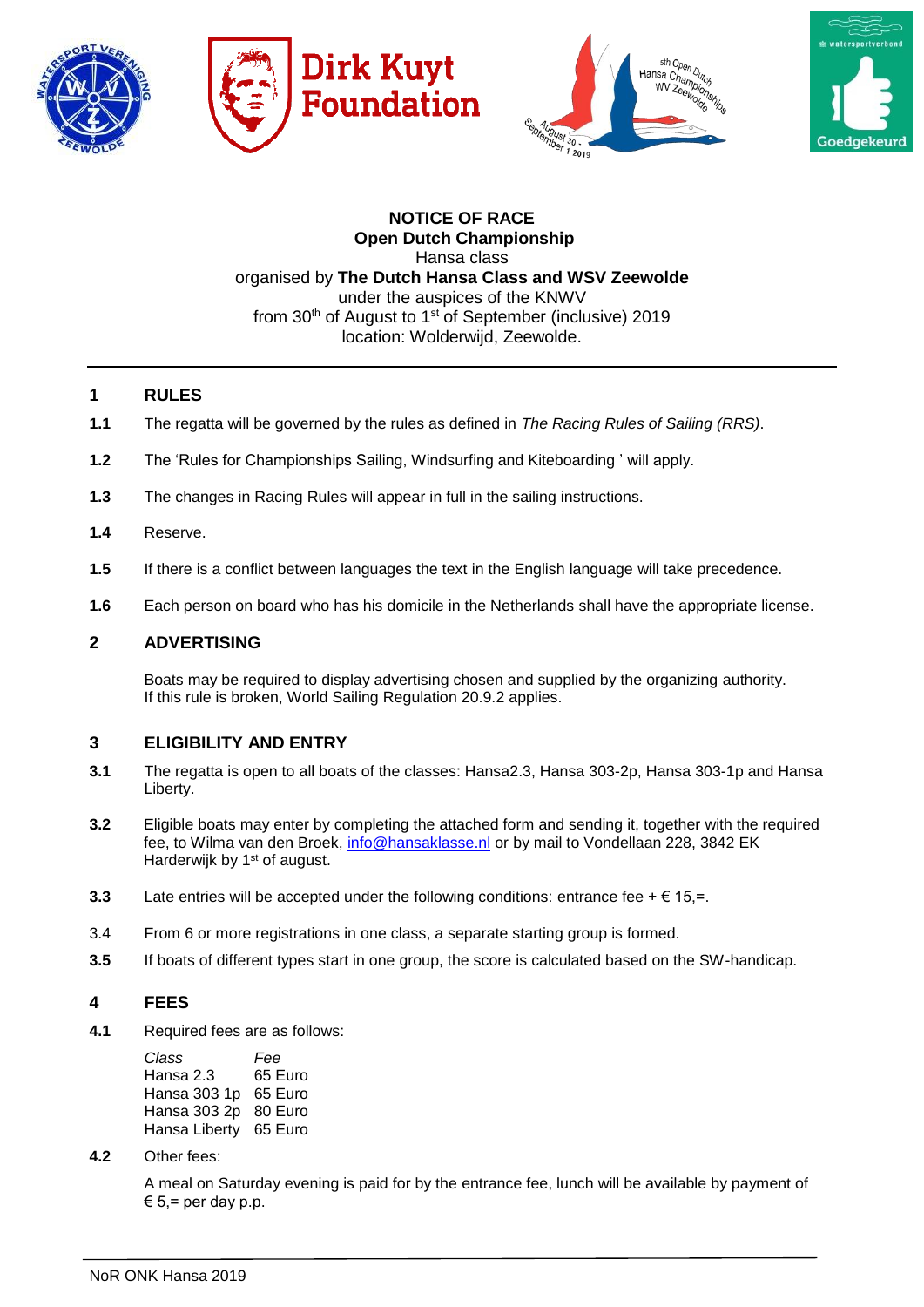







| 6.  | <b>SCHEDULE</b>  |                                                |                                                                           |
|-----|------------------|------------------------------------------------|---------------------------------------------------------------------------|
| 6.1 |                  |                                                | Registration: Friday, 30 <sup>th</sup> of august from 09:00am to 11:00am. |
| 6.2 | Palaver:         | Friday, 30 <sup>th</sup> of august at 11:00am. |                                                                           |
| 6.3 | Dates of racing: |                                                |                                                                           |
|     | Date             | Class: Hansa                                   | Races ner dav                                                             |

| Date                      | Class: Hansa | Races per day |
|---------------------------|--------------|---------------|
| August 30th               | racing       | 2             |
| August 31 <sup>st</sup>   | racing       | З             |
| September 1 <sup>st</sup> | racing       |               |

**6.4** Reserve.

**5 Reserve**

**6.5** The scheduled time of the warning signal for the first race on Friday is 12:55pm.

The scheduled time of the warning signal for the first race on Saturday and Sunday is 10:55am.

**6.6** On the last day of the regatta no warning signal will be made after 02:30pm.

### **7 MEASUREMENTS**

Each boat shall produce a valid measurement certificate.

# **8 SAILING INSTRUCTIONS**

The sailing instructions will be available after the 15<sup>th</sup> of July at [www.hansaklasse.nl](http://www.hansaklasse.nl/) and [www.wvzeewolde.nl](http://www.wvzeewolde.nl/)

### **9 VENUE**

The race office is located at the following address: Bolschuit, Bolhaven 20, 3891 AC in Zeewolde.

# **10 THE COURSES**

The courses to be sailed will be announced in the Sailing Instructions.

# **11 PENALTY SYSTEM**

For all Hansa class(es) RRS 44.1 is changed so that the Two-Turns Penalty is replaced by the One-Turn Penalty.

### **12 SCORING**

- **12.1** Four races are required to be completed to constitute a series.
- **12.2** (a) When fewer than 5 races have been completed, a boat's series score will be the total of her race scores.

(b)When 5 or more races have been completed, a boat's series score will be the total of her race scores excluding her worst score.